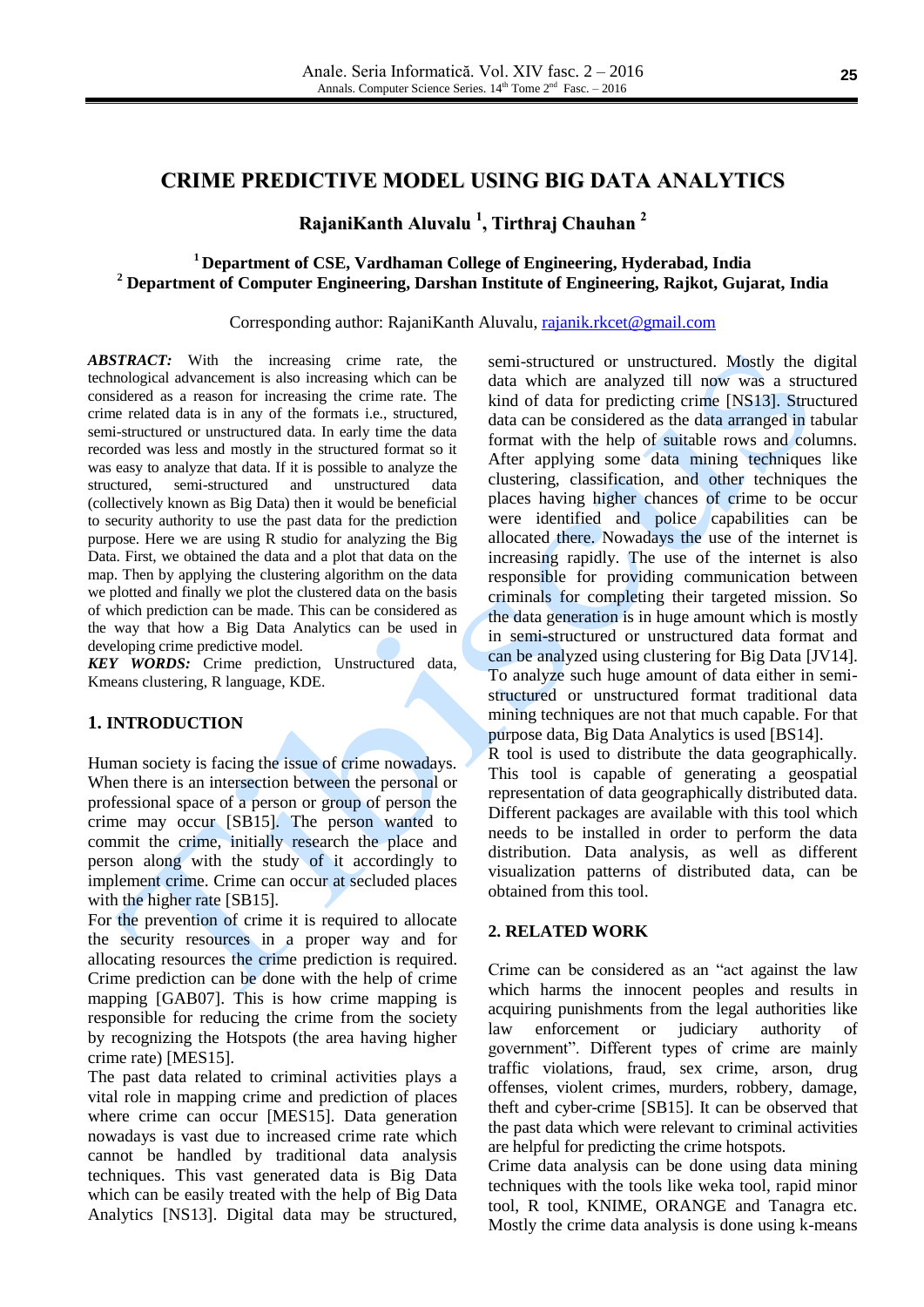clustering technique of data mining. Due to development in technology the criminals are using their technological equipment for doing the crime. That digital data is being used to analyze the crime [MES15]. The analyzed crime will be useful in predicting the hotspots. Again the data used for analyzing and for prediction purpose using data mining is structured data, when there is unstructured or semi-structured data, data mining techniques are somewhat time-consuming at that moment [NS13]. Obtained criminal data was taken, preparing that data for rapid minor tool and perform k-means clustering on that data to obtain the clusters. After obtaining clusters, analyzing that clusters to predict the crime.

**Table 1. The comparative study of all the 3 types of digital data**

| uigital uata     |                         |                        |                        |  |  |  |  |  |
|------------------|-------------------------|------------------------|------------------------|--|--|--|--|--|
|                  | Structured              | Semi-Structured        | Unstructured           |  |  |  |  |  |
|                  | Data                    | Data                   | Data                   |  |  |  |  |  |
|                  | - data is stored in the | - does not conform     | - not in any           |  |  |  |  |  |
| Characteristics  | form of rows and        | to any data model      | particular format or   |  |  |  |  |  |
|                  | columns                 | but contains tags and  | sequence               |  |  |  |  |  |
|                  | - conforms to a data    | elements (metadata)    | - does not conform     |  |  |  |  |  |
|                  | model                   | - attributes in a      | to any data model      |  |  |  |  |  |
|                  | - attributes in a       | group may not be the   | - not easily usable by |  |  |  |  |  |
|                  | group are the same      | same                   | a program              |  |  |  |  |  |
|                  |                         | - similar entities are | - does not follow any  |  |  |  |  |  |
|                  |                         | grouped                | rules or semantics     |  |  |  |  |  |
| Sources          | - Databases             | - E-mail               | - Web pages            |  |  |  |  |  |
|                  | Spreadsheets            | - XML                  | - PowerPoint           |  |  |  |  |  |
|                  | - SQL                   | - Zipped files         | presentations          |  |  |  |  |  |
|                  | - OLTP systems, etc.    | - Mark-up languages,   | - Videos, Images       |  |  |  |  |  |
|                  |                         | etc.                   | - Reports              |  |  |  |  |  |
|                  |                         |                        | - Surveys, etc.        |  |  |  |  |  |
|                  | - limited storage       | - storage cost         | - indexing and         |  |  |  |  |  |
|                  | - contains only         | - limited tools        | searching              |  |  |  |  |  |
| Challenges faced | homogeneous data        | available              | - security (varied     |  |  |  |  |  |
|                  |                         | - no ready tool        | sources of data)       |  |  |  |  |  |
|                  |                         | available for          | - retrieve             |  |  |  |  |  |
|                  |                         | querying.              | information            |  |  |  |  |  |
|                  |                         | -data heterogeneity.   | - lack of technical    |  |  |  |  |  |
|                  |                         |                        | expertise              |  |  |  |  |  |

Other data mining techniques can also be applicable to analyze the crime data and prediction can be done to identify the hotspots. Other technique includes mainly classification, a K-means clustering algorithm, Expectation maximizing algorithm etc. After applying a K-means clustering algorithm it might provide improved results then what we obtain after only applying k-means clustering [NS13]. K-Means algorithm can be implemented in Big Data Analytics [JV14]. These are some traditional and time-consuming techniques to map the crime as it requires more over the structured data.

To distribute the data relevant to crime geographically is also a tedious task but now it can be implemented using the tools like R tool. With some geospatial packages that need to be installed and running with the R tool will greatly influence the data to be distributed over geographic areas. Clustering of that criminal data can be done using appropriate technology. [HMO15] In Big Data Analytics GA (Genetic Algorithm) based clustering can also be implemented for analyzing or implementing clustering. The drawback of using Artificial Neural Networks is to learn how to implement that [CD14].

| Table 2. Comparative Analysis of different mining |
|---------------------------------------------------|
| approaches used                                   |

| approaches useu          |                                                           |                                                                                             |                                                                                                   |                                                              |                                                                        |  |  |
|--------------------------|-----------------------------------------------------------|---------------------------------------------------------------------------------------------|---------------------------------------------------------------------------------------------------|--------------------------------------------------------------|------------------------------------------------------------------------|--|--|
| S.<br>no                 | Approach                                                  | Concept                                                                                     | Accuracy                                                                                          | Performance                                                  | Drawback                                                               |  |  |
| $\mathbf{1}$             | Support<br>vector<br>machine                              | Find a linear<br>hyperplane<br>(decision<br>boundary)<br>that will<br>separate the<br>data. | Good<br>accuracy                                                                                  | Robust to<br>noise and<br>reduced<br>overfitting             | Runs at<br>slower speed                                                |  |  |
| $\overline{c}$           | Multivariate Based on<br><b>Time Series</b><br>Clustering | Minkowski<br>Model                                                                          | Prediction is<br>good                                                                             | With<br>different<br>dimensions<br>gives good<br>performance | <b>Dimensions</b><br>are required<br>to have the<br>same<br>weightage. |  |  |
| 3                        | Bayesian<br>Network                                       | <b>Uses Bayes</b><br>Theorem                                                                | Depends<br>mainly on<br>Geographica<br>1 factor<br>which in<br>return gives<br>higher<br>accuracy | Good<br>performance                                          | Fully<br>dependant<br>on selection<br>of parameter                     |  |  |
| $\overline{\mathcal{L}}$ | Artificial<br>Neural<br><b>Network</b>                    | Processing<br>using<br>processing<br>elements<br>termed as<br>neurons                       | Accuracy of<br>prediction is<br>high                                                              | Fast<br>evaluation                                           | Time is<br>required for<br>training                                    |  |  |
| 5                        | <b>Fuzzy Time</b><br><b>Series</b>                        | Use of fuzzy<br>logic is the<br>main concept<br>behind<br>Fuzzy time<br>series              | <b>Better</b><br>prediction<br>even if some<br>of the data<br>are not<br>available                | Performance<br>is better in<br>time or state<br>space        | Results are<br>affected by<br>the different<br>factors                 |  |  |

## **3. PROPOSED WORK**

Using R tool, Big Data Analytics and Artificial Neural Network we are going to perform the crime mapping. It contains mainly three phase – Distribution of data geographically and creating clusters, Cluster analysis of created clusters and prediction of crime.

Distribution of data geographically is the first phase where the available data is distributed over geographical areas. Here the available data is related to crime. This can be implemented using the R tool with the geospatial packages. With that, the clusters are created after allocation of centroids. The KDE (Kernel Density Estimation) technique will be used for estimating or creating clusters on the basis of mapped data. As this created clusters are being utilized by cluster analysis phase.

Hadoop platform is used for cluster analysis purpose which is the second phase. Clusters created in primary phase are used as input this phase and the suitable clustering algorithm is to apply over here for the analysis purpose. Hadoop can perform parallel processing on different clusters the processing will be fast as compared to traditional processing capabilities. This will result in less time consumption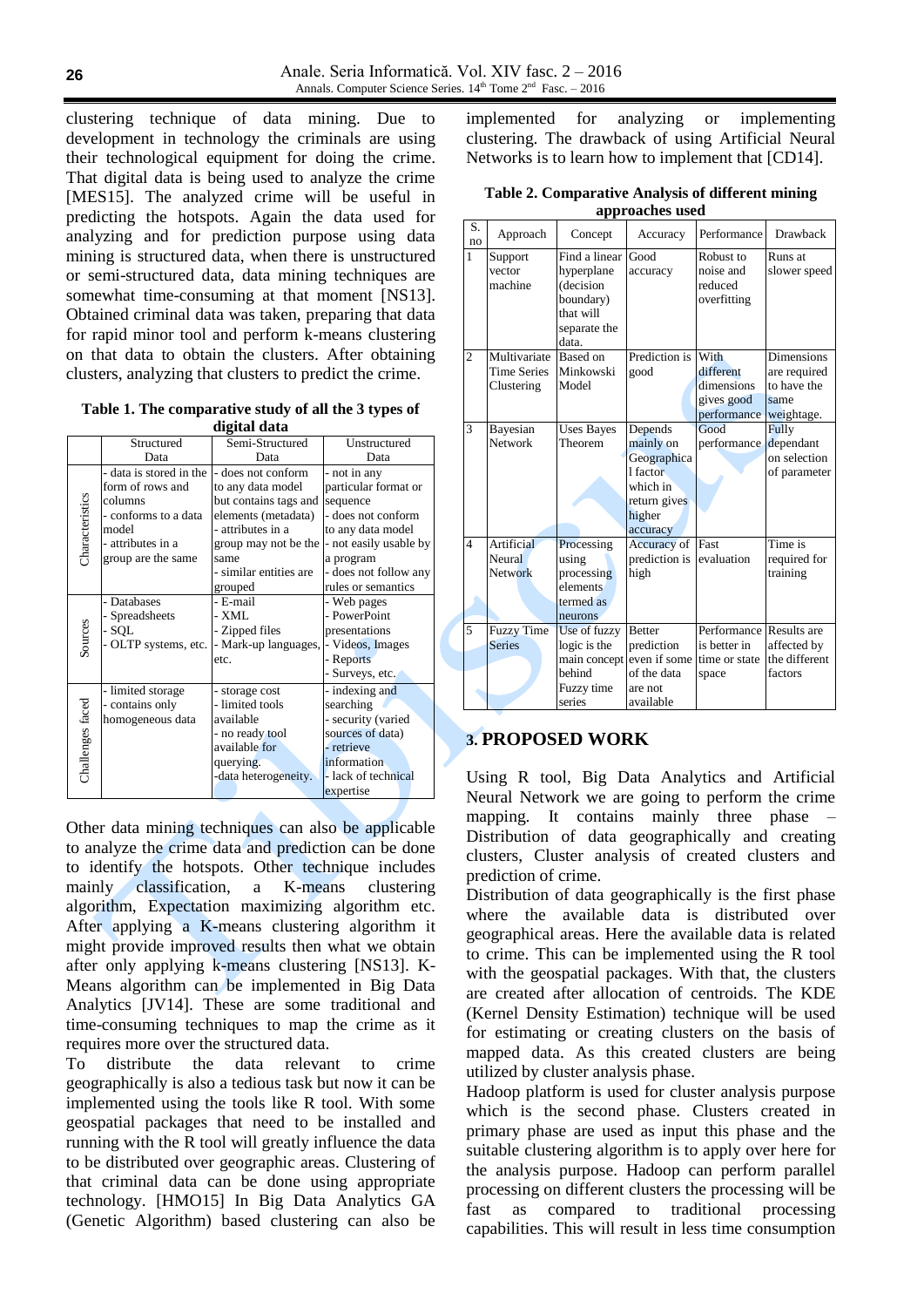and gives the output earlier than the normal data mining cluster analysis process. The GAMMA Test is used for cluster analysis of this phase.



**Figure 1. Crime Prediction process Model**

As shown in figure 1, Analyzed data of cluster analysis i.e., identified cluster from the Hadoop is utilized by the Artificial Neural Network as an input for crime forecasting purpose is a third and final phase. It also uses the regression tree prediction specification and classification. The output of Artificial Neural Network is the pattern that predicts the crime rate at different places or the places where the chances of crime occurrence are high.

### **4. EXPERIMENTAL EVOLUTION**

#### **4.1. Obtaining and Plotting Data on Map**

For the experimental purpose, the data is obtained in from the data.gov.in site for the year 2013 for the country India [\*\*\*16]. The different reasons for crime are there in the data. The facts and figure of the related crime are also there along with the different city and states of India. Primarily the obtained data is being plotted on the map using the R studio and the R version 3.3.0. The Figure 2 shows the plot which is plotted using the ggmap and ggplot packages.

## **4.2. Clustering the plotted data**

The plotted data is clustered using the k-means clustering algorithm. For this purpose, we have to import the cluster package in the R studio.

#### **K-Means Clustering algorithm:**

- •Input: Number of clusters
- Randomly select k objects from dataset D which belongs to N objects as the starting centers of clusters
- Reassigning of all of the objects with consideration of cluster center and the similarity or say minimum distance
- Recalculate the mean of the cluster, calculation of object's mean value for all the clusters.
- Output: A set of K clusters

Above is the K-Means algorithm steps are given but in R studio it is quite easy to implement K-means clustering. Simply assigning the data matrix along

with the numbers of clustered to be created as arguments in the K-Means() function [CD14]. The clusters are created after executing the command. The clustering is based on the data we provided. Here clustering is based on the distance between the cities and the numbers of crime.



**Figure 2. Plotting of crime data on Map of India**

### **4.3. Re-plotting the Clustered Data**

After the clusters creation, the clustered data is plotted on the map which is interactive in nature. For creating interactive maps we are using leaflet package in R studio and for the facilities like downloading of crime data of specific clusters as well as for displaying the crime facts and figures on the plotted mark after clicking it we are using the shiny framework. For creating such interactive maps, we created an application in the shiny framework which is based on the client-server architecture. The plotting of clustered data is shown in Figure 3.

### **CONCLUSION**

The proposed work focuses on crime prediction by crime mapping with recorded data using the latest technology. The model helps in reducing crime for the security authorities. The implemented work show that how Big Data Analytics with R studio can help in developing crime predictive model. The model also helps the authorities in the investigation of crimes. Using Bigdata analytics with clustering approach reduces the investigation time and helps in retrieving the hidden information through correlation and categorization.